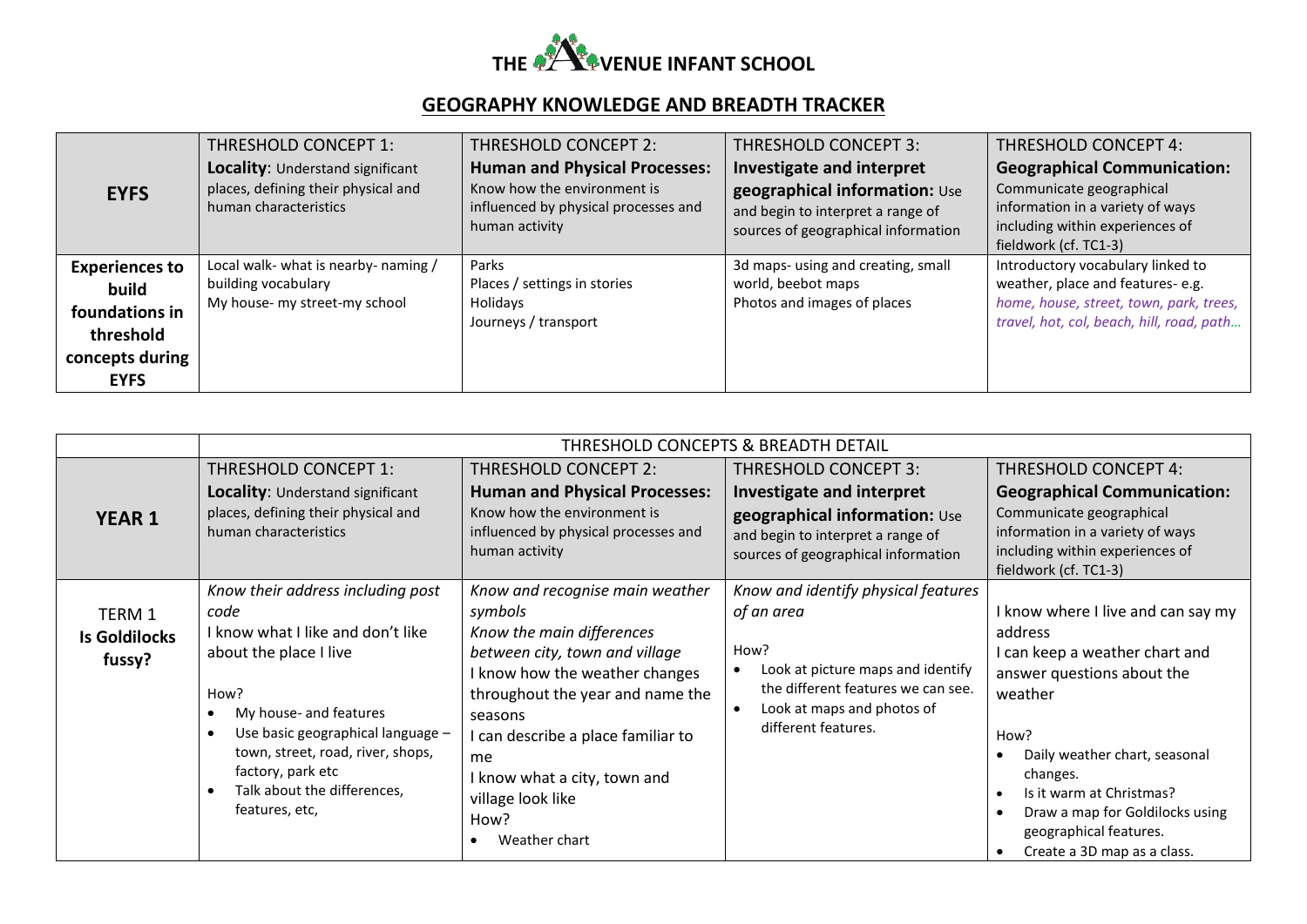|                    |                                               | Look at picture maps and identify<br>$\bullet$ |                                       | Map, beach, forest, woods, river, city, |
|--------------------|-----------------------------------------------|------------------------------------------------|---------------------------------------|-----------------------------------------|
|                    |                                               | the different features we can see              |                                       | town, village, farm, countryside, road, |
|                    |                                               | - why do certain places have                   |                                       | shop, factory, house, etc               |
|                    |                                               | different things? i.e. why does a              |                                       | Autumn, Winter, Spring, Summer,         |
|                    |                                               | town have shops, schools etc                   |                                       | <b>Weather language</b>                 |
|                    |                                               | whereas a forest might not.                    |                                       |                                         |
| TERM 2             |                                               | Continue Weather as Term 1                     |                                       |                                         |
| Do all             |                                               |                                                |                                       |                                         |
| <b>Superheroes</b> |                                               |                                                |                                       |                                         |
| wear capes?        |                                               |                                                |                                       |                                         |
| TERM <sub>3</sub>  | Know the names of the four                    |                                                | Know which is North, South, East      | Country, UK, England, Scotland, Wales,  |
| Are all pirates    | countries that make up the UK                 |                                                | and West on a compass                 | Northern Ireland, Caribbean, island,    |
| bad?               | Name the main three seas that                 |                                                | I can interpret a simple map          | ocean, sea, map, atlas, globe, North,   |
|                    | surround the UK                               |                                                |                                       | South, East, West, compass, cliff,      |
|                    | I know the names of the four                  |                                                | How?                                  | coast, cave, beach, river, mountain,    |
|                    | countries in the United Kingdom               |                                                | Use a range of maps to identify       | forest, jungle                          |
|                    | and can locate them on a map                  |                                                | the UK and its countries e.g.         |                                         |
|                    |                                               |                                                | simple atlases, globes, Google        |                                         |
|                    | I know about some of the features             |                                                | Earth                                 |                                         |
|                    | of an island                                  |                                                | Begin to look at compass<br>$\bullet$ |                                         |
|                    |                                               |                                                | directions                            |                                         |
|                    | How?                                          |                                                | Create treasure maps, using           |                                         |
|                    | Discuss other countries that are<br>$\bullet$ |                                                | geographical features                 |                                         |
|                    | important to the children e.g.                |                                                |                                       |                                         |
|                    | place of birth or family ties.                |                                                |                                       |                                         |
|                    | Locate the Caribbean on a map<br>$\bullet$    |                                                |                                       |                                         |
|                    | and talk about simple features of             |                                                |                                       |                                         |
|                    | an island                                     |                                                |                                       |                                         |
| TERM 4             |                                               | Continue Weather as Term 1                     |                                       |                                         |
| Would you like     |                                               |                                                |                                       |                                         |
| to live like a     |                                               |                                                |                                       |                                         |
| monkey?            |                                               |                                                |                                       |                                         |
| TERM 5             |                                               | Continue Weather as Term 1                     |                                       |                                         |
| What's more        |                                               |                                                |                                       |                                         |
| deadly-fire, ice   |                                               |                                                |                                       |                                         |
| or water?          |                                               |                                                |                                       |                                         |
| TERM 6             | Know where the equator, north                 | Continue Weather as Term 1                     | Know which is North, South, East      | Country, continent, ocean, sea,         |
|                    | pole and south pole are on a globe            |                                                | and West on a compass                 | equator, North Pole, South Pole, hot,   |
|                    | Know the features of hot and cold             | I can discuss changes I notice and             |                                       | cold, warm, freezing, icy, dry,         |
|                    | places in the world                           | begin to think about why                       | How?                                  | rainforest, desert, polar, ocean        |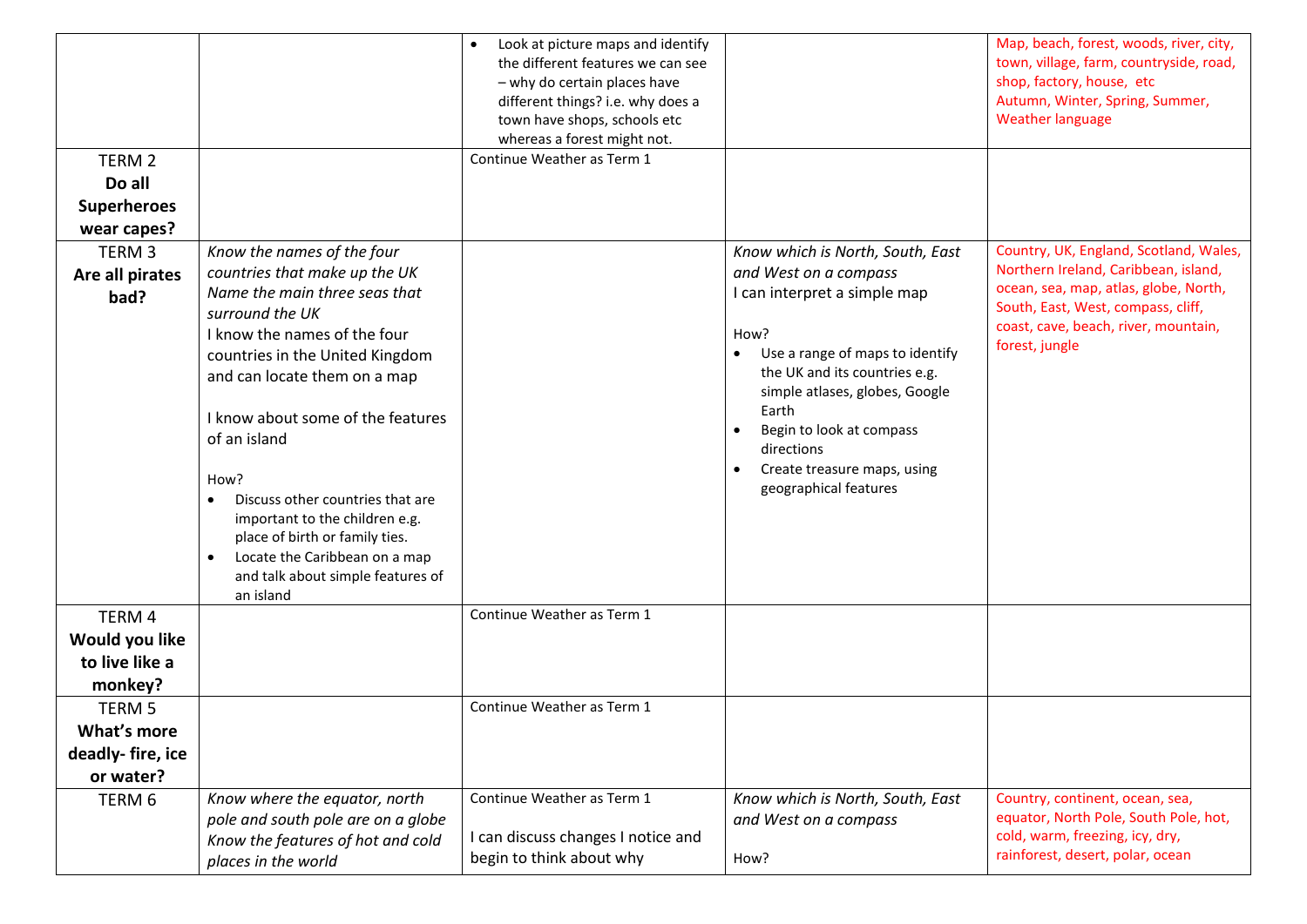| Can a meerkat     | I can point to the equator, north                                                                                                                                                                                          | Environmental enquiry question- how | 'Visiting' different areas of the                                                                                                                          |  |
|-------------------|----------------------------------------------------------------------------------------------------------------------------------------------------------------------------------------------------------------------------|-------------------------------------|------------------------------------------------------------------------------------------------------------------------------------------------------------|--|
| live in the north | and south pole on an atlas and                                                                                                                                                                                             | has the north pole changed over the | world through use of pictures,                                                                                                                             |  |
| pole?             | globe<br>I know about some of the main<br>things that are in hot and cold<br>places<br>can begin to understand the idea<br>of the seven continents and five<br>oceans of the world                                         | last 100 years?                     | videos, sounds, small world.<br>Label classroom with compass<br>$\epsilon$<br>directions. Making a map of the<br>class using the 4 points of a<br>compass. |  |
|                   | How?<br>Locate hot and cold areas in<br>relation to the equator and poles<br>Role playing dressing up for<br>- 1<br>different destinations<br>Comparing habitats in different<br>parts of the world (physical<br>aspects). |                                     |                                                                                                                                                            |  |

|                                           | THRESHOLD CONCEPTS & BREADTH DETAIL                                                                                |                                                                                              |                                                                                                                                                                                      |                                                                                                                                                                                                                                                 |
|-------------------------------------------|--------------------------------------------------------------------------------------------------------------------|----------------------------------------------------------------------------------------------|--------------------------------------------------------------------------------------------------------------------------------------------------------------------------------------|-------------------------------------------------------------------------------------------------------------------------------------------------------------------------------------------------------------------------------------------------|
|                                           | THRESHOLD CONCEPT 1:                                                                                               | <b>THRESHOLD CONCEPT 2:</b>                                                                  | <b>THRESHOLD CONCEPT 3:</b>                                                                                                                                                          | <b>THRESHOLD CONCEPT 4:</b>                                                                                                                                                                                                                     |
| <b>YEAR 2</b>                             | Locality: Understand significant<br>places, defining their physical and                                            | <b>Human and Physical Processes:</b><br>Know how the environment is                          | Investigate and interpret<br>geographical information: Use                                                                                                                           | <b>Geographical Communication:</b><br>Communicate geographical                                                                                                                                                                                  |
|                                           | human characteristics                                                                                              | influenced by physical processes and<br>human activity                                       | and begin to interpret a range of<br>sources of geographical information                                                                                                             | information in a variety of ways<br>including within experiences of<br>fieldwork                                                                                                                                                                |
| TERM 1<br>What makes a<br>nation healthy? |                                                                                                                    | Know and recognise main weather<br>symbols<br>I know how the weather changes                 |                                                                                                                                                                                      | All language related to weather -<br>recap of Year 1 vocab                                                                                                                                                                                      |
|                                           |                                                                                                                    | throughout the year and name the<br>seasons                                                  |                                                                                                                                                                                      |                                                                                                                                                                                                                                                 |
|                                           |                                                                                                                    | How?<br>Perfect weather conditions to<br>grow                                                |                                                                                                                                                                                      |                                                                                                                                                                                                                                                 |
| TERM 2<br><b>Africa</b>                   | Know the main differences<br>between a place in England and<br>that of a small place in a non-<br>European country | Continue Weather as Term 1<br>I know how jobs may be different<br>in other locations<br>How? | Identify the following physical<br>features: mountain, lake, island,<br>valley, cliff, river, forest, beach<br>I know the key features of a place<br>from a picture using words like | mountain, lake, island, valley, cliff,<br>river, forest, beach, seasons, weather,<br>village, town, city, soil, vegetation,<br>farm, Europe, Asia, Africa, Australasia,<br>Antarctica, South America, North<br>America, North Pole, South Pole, |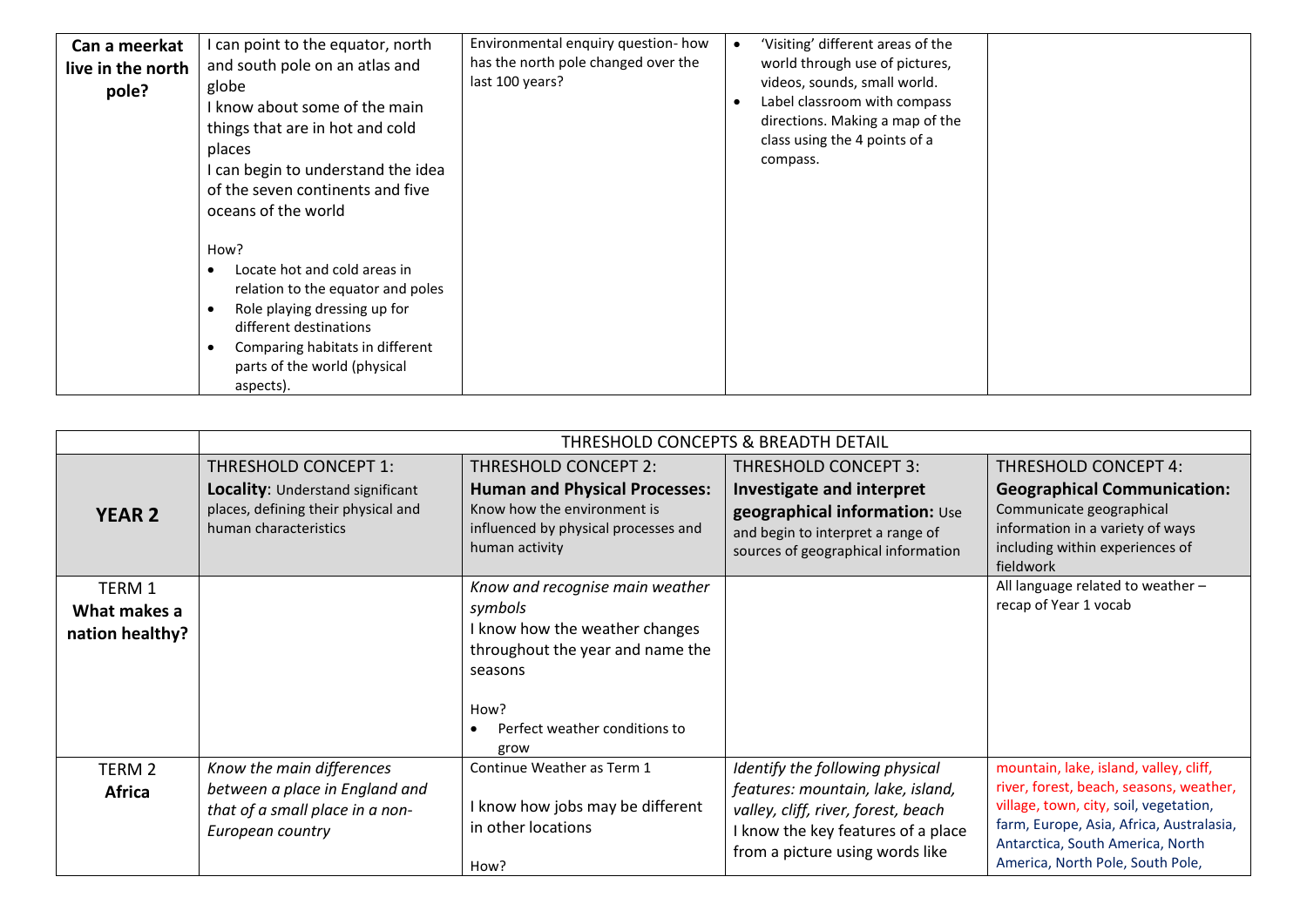|                             | Know the names of and locate the<br>seven continents of the world<br>Know the names of and locate the<br>five oceans of the world<br>I know what I like and do not like<br>about a place that is different to<br>the one in live in<br>I can describe a place outside<br>Europe using geographical words<br>I can name the continents of the<br>world and locate them on a map<br>I can name the oceans of the world<br>and locate them on a map<br>How?<br>Explore pictures of local area and<br>contrasting area from birds eye<br>view<br>Venn diagram-comparing<br>locations | Considering environments-what<br>$\bullet$<br>is the same and different for our<br>local area and Kenya - farming<br>context | beach, coast, forest, hill, mountain<br>ocean<br>How?<br>Revisit naming seven continents<br>and five oceans - linked to Art<br>Plotting north/south/east/west<br>and the equator<br>Explore pictures of local area and<br>contrasting area from birds eye<br>view<br>Explore GoogleEarth, globes,<br>atlases | equator, Atlantic, Pacific, Southern,<br>Artic, Indian,                   |
|-----------------------------|----------------------------------------------------------------------------------------------------------------------------------------------------------------------------------------------------------------------------------------------------------------------------------------------------------------------------------------------------------------------------------------------------------------------------------------------------------------------------------------------------------------------------------------------------------------------------------|------------------------------------------------------------------------------------------------------------------------------|--------------------------------------------------------------------------------------------------------------------------------------------------------------------------------------------------------------------------------------------------------------------------------------------------------------|---------------------------------------------------------------------------|
| TERM <sub>3</sub>           |                                                                                                                                                                                                                                                                                                                                                                                                                                                                                                                                                                                  |                                                                                                                              |                                                                                                                                                                                                                                                                                                              |                                                                           |
| Will we ever get            |                                                                                                                                                                                                                                                                                                                                                                                                                                                                                                                                                                                  |                                                                                                                              |                                                                                                                                                                                                                                                                                                              |                                                                           |
| to Mars?                    |                                                                                                                                                                                                                                                                                                                                                                                                                                                                                                                                                                                  | Continue Weather as Term 1                                                                                                   |                                                                                                                                                                                                                                                                                                              |                                                                           |
| TERM 4<br>TERM <sub>5</sub> | Know the name of and locate the<br>four capital cities of England,                                                                                                                                                                                                                                                                                                                                                                                                                                                                                                               |                                                                                                                              | Know and use the terminology left,<br>right below and next to                                                                                                                                                                                                                                                | I can use the directional vocabulary<br>near, far, left, right to explain |
| Are you a town              | Wales, Scotland and Northern                                                                                                                                                                                                                                                                                                                                                                                                                                                                                                                                                     | I know the facilities that a village,                                                                                        | Identify the following physical                                                                                                                                                                                                                                                                              | where a location is                                                       |
| mouse or a                  | Ireland                                                                                                                                                                                                                                                                                                                                                                                                                                                                                                                                                                          | town and city may need and give                                                                                              | features: mountain, lake, island,                                                                                                                                                                                                                                                                            |                                                                           |
| country mouse?              | Explain some of the advantages                                                                                                                                                                                                                                                                                                                                                                                                                                                                                                                                                   | reasons                                                                                                                      | valley, cliff, river, forest, beach                                                                                                                                                                                                                                                                          | Use language of plotting                                                  |
|                             | and disadvantages of living in a                                                                                                                                                                                                                                                                                                                                                                                                                                                                                                                                                 | I know how jobs may be different                                                                                             | I know the key features of a place                                                                                                                                                                                                                                                                           | north/south/east/west                                                     |
|                             | city or village                                                                                                                                                                                                                                                                                                                                                                                                                                                                                                                                                                  | in other locations                                                                                                           | from a picture using words like                                                                                                                                                                                                                                                                              | North, south, east, west, near, far, left,                                |
|                             | I can name the capital cities of<br>England, Wales, Scotland and                                                                                                                                                                                                                                                                                                                                                                                                                                                                                                                 | How?                                                                                                                         | beach, coast, forest, hill, mountain<br>ocean                                                                                                                                                                                                                                                                | right, below, next to, village, town,                                     |
|                             | Northern Ireland                                                                                                                                                                                                                                                                                                                                                                                                                                                                                                                                                                 | Compare local area to London-                                                                                                |                                                                                                                                                                                                                                                                                                              | city, routes, journey, key landmarks of                                   |
|                             |                                                                                                                                                                                                                                                                                                                                                                                                                                                                                                                                                                                  | using photos taken on walk                                                                                                   | How?                                                                                                                                                                                                                                                                                                         | London and Wellingborough                                                 |
|                             | I know what I like and do not like                                                                                                                                                                                                                                                                                                                                                                                                                                                                                                                                               |                                                                                                                              | Create simple maps of the school<br>$\bullet$                                                                                                                                                                                                                                                                |                                                                           |
|                             | about a place that is different to<br>the one in live in                                                                                                                                                                                                                                                                                                                                                                                                                                                                                                                         |                                                                                                                              | and a landmark in London - add<br>keys                                                                                                                                                                                                                                                                       |                                                                           |
|                             |                                                                                                                                                                                                                                                                                                                                                                                                                                                                                                                                                                                  |                                                                                                                              |                                                                                                                                                                                                                                                                                                              |                                                                           |
|                             | How?                                                                                                                                                                                                                                                                                                                                                                                                                                                                                                                                                                             |                                                                                                                              |                                                                                                                                                                                                                                                                                                              |                                                                           |
|                             | Cities of the uk using                                                                                                                                                                                                                                                                                                                                                                                                                                                                                                                                                           |                                                                                                                              |                                                                                                                                                                                                                                                                                                              |                                                                           |
|                             | maps/pictures/videos                                                                                                                                                                                                                                                                                                                                                                                                                                                                                                                                                             |                                                                                                                              |                                                                                                                                                                                                                                                                                                              |                                                                           |